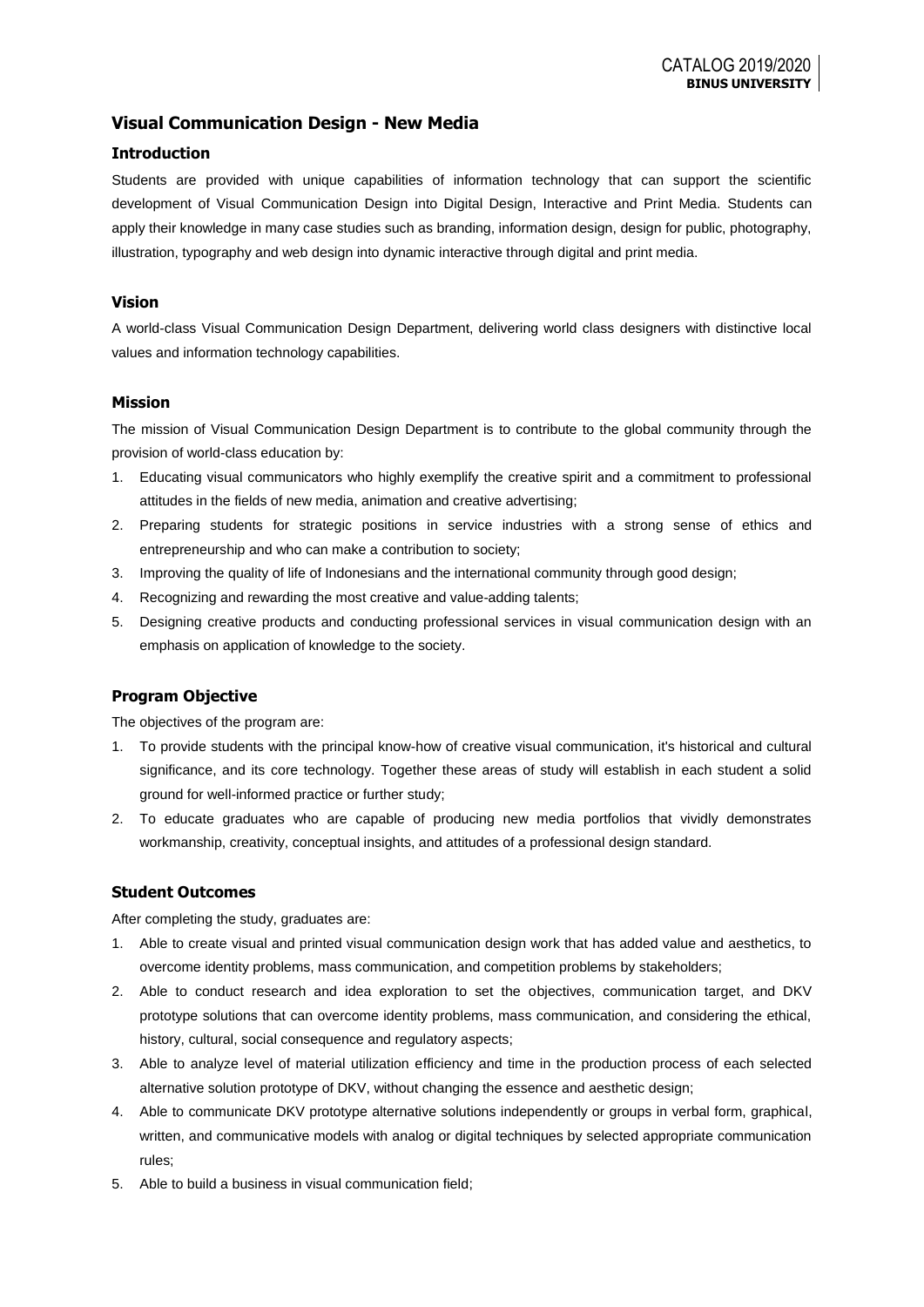- 6. Able to design DKV works by promoting cultural values and local ingenious as the children's nation identity;
- 7. Able to utilize Information and Communication Technology project's need so that can improve organizational performance;
- 8. Able to analyze visual communication problems and producing new media design solutions.

### **Prospective Career of the Graduates**

1. Brand Designer

- 9. In-house Designer
- 2. Web Design and Development 3. Game Design Visualisation
- 10. Photographer
- 4. Publication Design
- 5. Illustrator
- 6. Graphic Design Studio
- 7. Corporate & Retail Industry
- 8. Government Institutions

## **Curriculum**

New Media Program of Visual Communication Design – School of Design implements internship since 2003, now with the 3+1 Enrichment Program Binus University New Media has more to offer to the students. The Enrichment Program will be on 6th and 7th semester with 5 different tracks; internship for industry experience, community development in social issues, entrepreneurship to build start-up business, research and study abroad to enrich cultural experience. After completing the 3+1 Enrichment Program, students gain experience in hard skill and improve greatly in their soft skill. Students will have on-the field creative and entrepreneurial experience implementing the knowledge they acquired from the classroom.

Students start the study in the early stages trained as a visual hard skill and visual language vocabulary. The study program will continue with using the hard skill and visual language in different cases in print and digital media design. In the end of the study, the students will create a holistic visual communication design project with design-based solution for real issues in society. New Media always encourages students to have their own unique creative product based on Visual Communication Design competencies.

New Media Program strive for the student to have global mindset, open-minded in collaboration, strong entrepreneurial spirit, technological familiarity, and holding strongly in Indonesia local values as Indonesia unique competitive advantage in nowadays connected network society.

- 
- 
- 11. Television and Broadcast Studio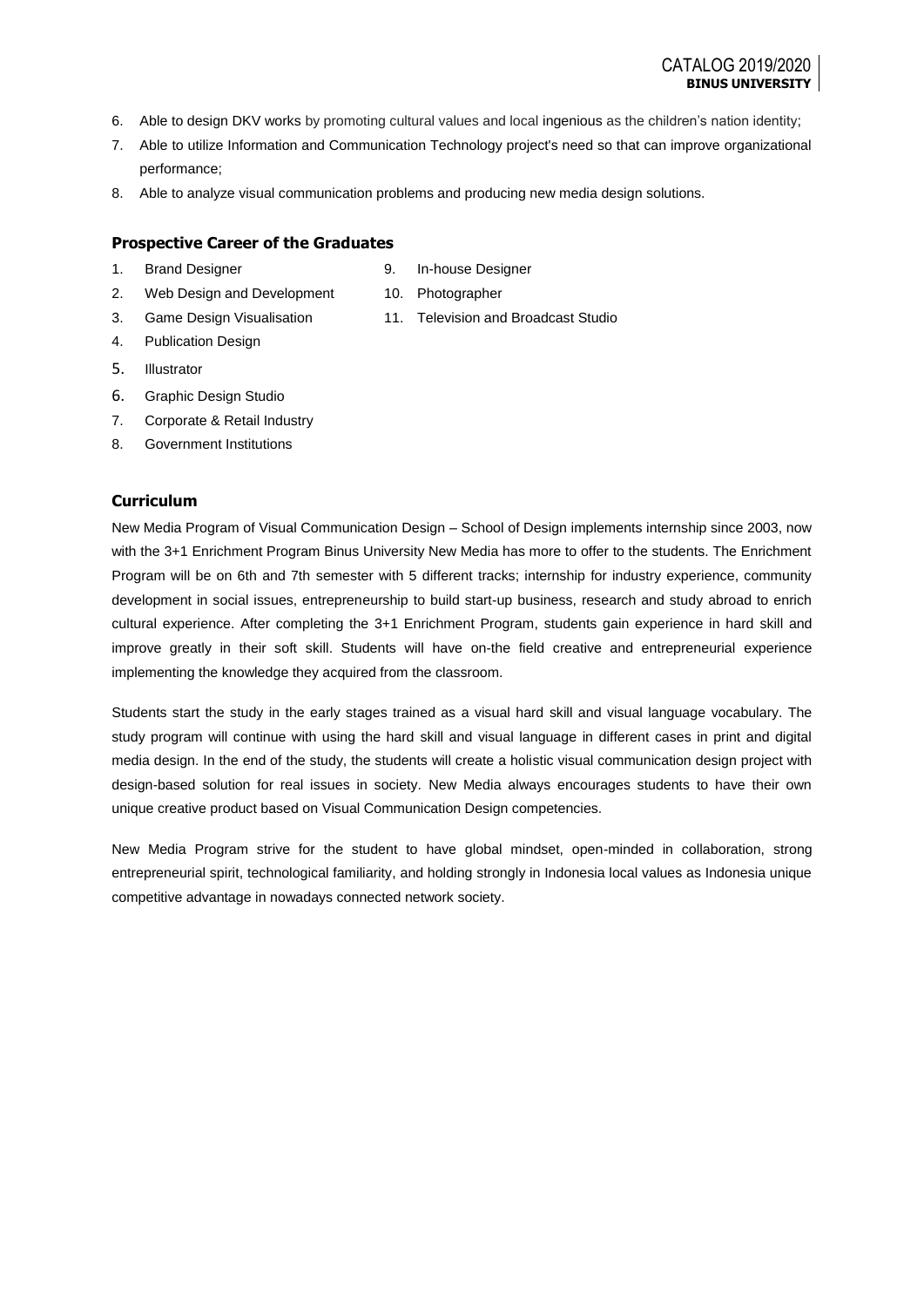|  | <b>Course Structure</b> |
|--|-------------------------|
|--|-------------------------|

| Sem            | Code                         | <b>Course Name</b>                         | SCU            | <b>Total</b>                 |
|----------------|------------------------------|--------------------------------------------|----------------|------------------------------|
|                | CHAR6013                     | Character Building: Pancasila              | 2              |                              |
|                | <b>DSGN6648</b>              | Computer Graphic I*                        | 4              |                              |
|                | <b>DSGN6646</b>              | Material and Colors in Visual Design**     | $\overline{4}$ |                              |
|                | <b>DSGN6647</b>              | Drawing for Design**                       | 4              |                              |
| 1              | <b>DSGN6658</b>              | Typography                                 | 4              | 20                           |
|                |                              | <b>English University Courses I</b>        |                |                              |
|                | <b>ENGL6128</b>              | English in Focus                           | $\overline{2}$ |                              |
|                | <b>ENGL6130</b>              | <b>English for Business Presentation</b>   | $\overline{2}$ |                              |
|                | <b>CHAR6014</b>              | Character Building: Kewarganegaraan        | 2              |                              |
|                | <b>DSGN6735</b>              | Visual Communication Design I**            | 4              |                              |
|                | <b>DSGN6742</b>              | Advanced Typography*&**                    | 4              |                              |
|                | <b>DSGN6731</b>              | Computer Graphic II                        | 4              |                              |
| $\overline{2}$ | <b>ENTR6509</b>              | Entrepreneurship: Ideation                 | 2              | 20                           |
|                | <b>LANG6027</b>              | Indonesian                                 | $\overline{2}$ |                              |
|                |                              | <b>English University Courses II</b>       |                |                              |
|                | <b>ENGL6129</b>              | <b>English Savvy</b>                       | 2              |                              |
|                | <b>ENGL6131</b>              | English for Written Business Communication | 2              |                              |
|                | <b>CHAR6015</b>              | Character Building: Agama                  | $\overline{2}$ |                              |
|                | <b>DSGN6165</b>              | Western Art Review*                        | 2              |                              |
|                | <b>DSGN6645</b>              | Eastern Art Review*                        | $\overline{2}$ |                              |
| 3              | <b>DSGN6732</b>              | Photography                                | 4              | 22                           |
|                | <b>DSGN6736</b>              | Visual Communication Design II             | 4              |                              |
|                | <b>DSGN6734</b>              | <b>Illustration Design***</b>              | 4              |                              |
|                | <b>DSGN6744</b>              | 3D Art and Interaction                     | 4              |                              |
|                | <b>DSGN6287</b>              | Visual Communication Design Reviews**      | 2              |                              |
|                | <b>ARTS6015</b>              | Aesthetics                                 | $\overline{c}$ |                              |
| 4              | <b>DSGN6743</b>              | Digital Graphic Reproduction**             | 4              | 22                           |
|                | <b>DSGN6688</b>              | Visual Making Project***                   | 4              |                              |
|                | <b>DSGN6745</b>              | Surface Packaging Design                   | 4              |                              |
|                | <b>MDIA7012</b>              | New Media I*&**                            | 6              |                              |
|                | <b>DSGN7289</b>              | Visual Communication Design III**          | 6              |                              |
|                | <b>DSGN6733</b>              | <b>Professional Designer Class</b>         | 4              |                              |
|                | <b>DSGN6656</b>              | Design Methods                             | 4              |                              |
|                | <b>MDIA6049</b>              | New Media II*                              | 4              |                              |
| 5              | <b>ENTR6511</b>              | Entrepreneurship: Market Validation        | 2              | 24                           |
|                | Elective Course****          |                                            |                |                              |
|                | <b>DSGN6676</b>              | Service Design                             | 4              |                              |
|                | <b>DSGN6675</b>              | Digital Design Exploration                 | 4              |                              |
|                | <b>DSGN6673</b>              | <b>Experimental Print Design</b>           | 4              |                              |
| 6              | <b>Enrichment Program I</b>  |                                            | 16             | 16                           |
| $\overline{7}$ | <b>Enrichment Program II</b> |                                            | 16             | 16                           |
| 8              | <b>DSGN6591</b>              | <b>Thesis</b>                              | 6              | 6                            |
|                |                              |                                            |                | <b>Total Credits 146 SCU</b> |

 *\*) This course is delivered in English \*\*\*) Entrepreneurship Embedded*

\*\*) Global Learning System Course **\*\*\*\***) Elective Course: Student will choose 1 course (4 SCU) on 5<sup>th</sup> Semester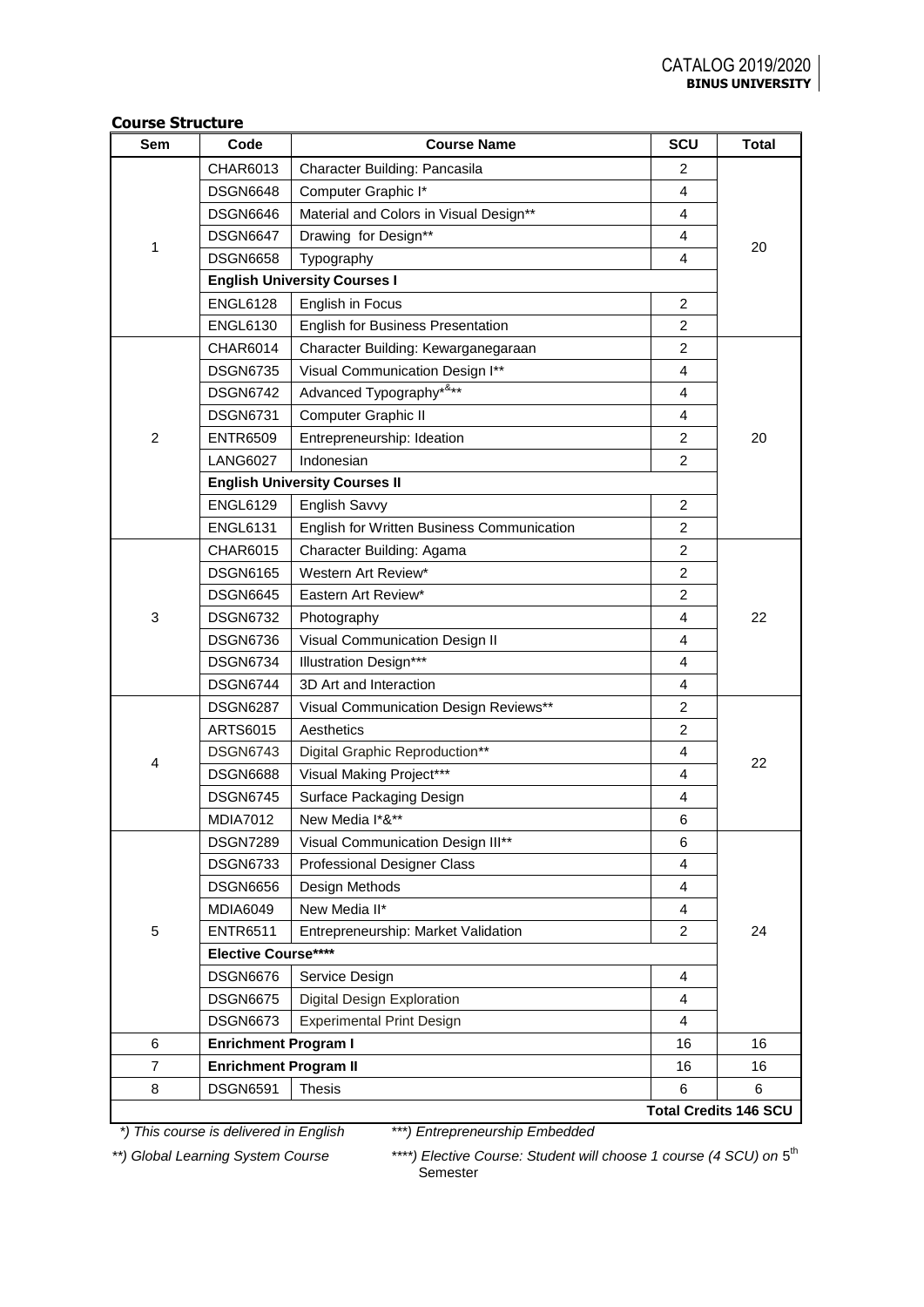### **English University Courses:**

- -) *For 1st Semester: English University Courses I, student with score BINUS UNIVERSITY English Proficiency Test less than 500 will take English in Focus, and student with score test greater than or equal to 500 will take English for Business Presentation*
- -) *For 2nd Semester: English University Courses II, student with score BINUS UNIVERSITY English Proficiency Test less than 500 will take English Savvy, and student with score test greater than or equal to 500 will take English for Written Business Communication*

## **Enrichment Program I (6th Semester) & Enrichment Program II (7th Semester):**

-) *Student will take one of enrichment program tracks (off campus). See enrichment appendix for the tracks detail.*

-) *Students must pass English Savvy with a minimum Grade of C*.

|              | Semester 6 |           |    |              |           | Semester 7 |        |              |           |           |           |     |
|--------------|------------|-----------|----|--------------|-----------|------------|--------|--------------|-----------|-----------|-----------|-----|
| <b>Track</b> | IN         | <b>RS</b> | EN | CD           | <b>SA</b> | etc        | IN     | <b>RS</b>    | <b>EN</b> | <b>CD</b> | <b>SA</b> | etc |
| 1            | $\vee$     |           |    |              |           |            | $\vee$ |              |           |           |           |     |
| 2            |            | v         |    |              |           |            | v      |              |           |           |           |     |
| 3            |            |           | v  |              |           |            | v      |              |           |           |           |     |
| 4            |            |           |    | $\mathsf{v}$ |           |            | v      |              |           |           |           |     |
| 5            |            |           |    |              | v         |            | v      |              |           |           |           |     |
| 6            | $\vee$     |           |    |              |           |            |        | $\mathsf{v}$ |           |           |           |     |
| 7            | $\vee$     |           |    |              |           |            |        |              | $\vee$    |           |           |     |
| 8            | v          |           |    |              |           |            |        |              |           | $\vee$    |           |     |
| 9            | v          |           |    |              |           |            |        |              |           |           | v         |     |

## **Enrichment Track Scheme**

### **Notes:**

IN : Internship

RS : Research

EN : Entrepreneurship

CD : Community Development

- SA : Study Abroad
- etc : Study Program Special Purpose

Notes:

Student will take one of enrichment program tracks

### **Enrichment Internship Track**

| Code                         | <b>Course Name</b>                               | <b>SCU</b> | Total |
|------------------------------|--------------------------------------------------|------------|-------|
| <b>Enrichment Program I</b>  |                                                  |            |       |
| <b>DSGN6274</b>              | Project on Industry                              | 8          | 16    |
| <b>DSGN6332</b>              | Creative Process in Graphic Design               | 4          |       |
| <b>DSGN6746</b>              | EES in Graphic Design Process                    | 4          |       |
| <b>Enrichment Program II</b> |                                                  |            |       |
| <b>DSGN6553</b>              | Project on Creative Industry                     | 8          | 16    |
| <b>DSGN6486</b>              | Creative Process in Creative Industry Experience | 4          |       |
| <b>DSGN6487</b>              | <b>EES</b> in Creative Industry Experience       | 4          |       |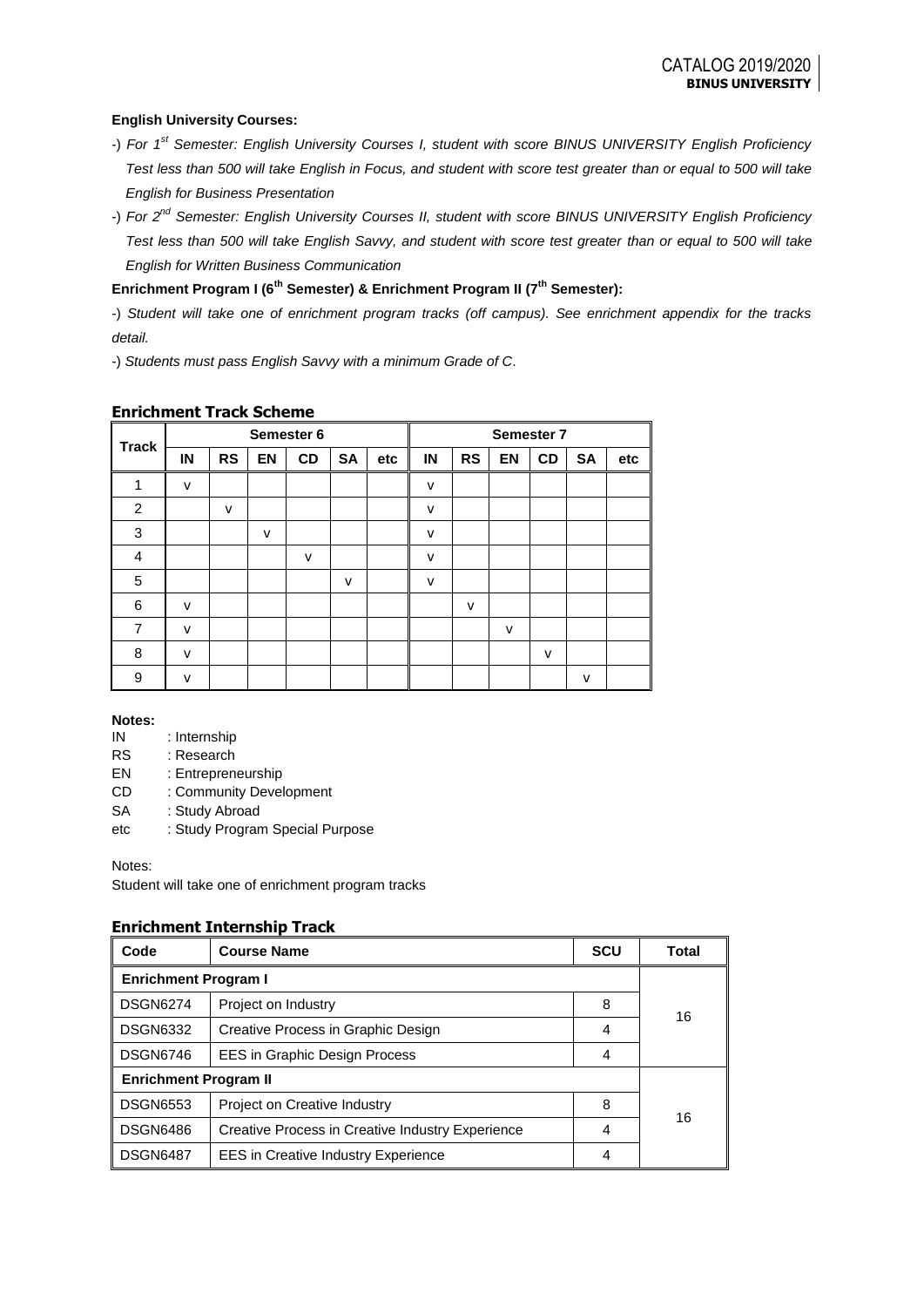# **Enrichment Entrepreneurship Track**

| Code                           | <b>Course Name</b>                                                     | SCU | Total |  |  |
|--------------------------------|------------------------------------------------------------------------|-----|-------|--|--|
| <b>Enrichment Program I/II</b> |                                                                        |     |       |  |  |
| <b>ENTR6324</b>                | <b>Business Start Up</b>                                               | 8   |       |  |  |
| <b>ENTR6336</b>                | Business Model & Validation for Design and Creative<br><b>Business</b> | 2   | 16    |  |  |
| <b>ENTR6337</b>                | Launching New Creative Business Venture                                |     |       |  |  |
| <b>ENTR6495</b>                | <b>EES in New Visual Communication Design Business</b>                 |     |       |  |  |

# **Enrichment Research Track**

| Code                           | <b>Course Name</b>                                               | Total |    |
|--------------------------------|------------------------------------------------------------------|-------|----|
| <b>Enrichment Program I/II</b> |                                                                  |       |    |
| <b>RSCH6274</b>                | <b>Research Experience</b>                                       | 8     |    |
| <b>RSCH6250</b>                | in Visual Communication Design<br>Scientific Writing<br>Research | 4     | 16 |
| <b>RSCH6436</b>                | Global EES in Visual Communication Design Research               | 4     |    |

## **Enrichment Community Development Track**

| Code                           | <b>Course Name</b>                                                 | <b>SCU</b> | Total |  |
|--------------------------------|--------------------------------------------------------------------|------------|-------|--|
| <b>Enrichment Program I/II</b> |                                                                    |            |       |  |
| CMDV6155                       | Community Outreach Project Implementation                          |            |       |  |
| <b>CMDV6171</b>                | Visual Communication Project Design in Community<br>4<br>Outreach  |            |       |  |
| <b>CMDV6252</b>                | and Entrepreneurial Skills in Design<br>Employability<br>Community | 4          |       |  |

# **Enrichment Study Abroad Track**

| Code                           | <b>Course Name</b>                      | <b>Total</b>   |    |
|--------------------------------|-----------------------------------------|----------------|----|
| <b>Enrichment Program I/II</b> |                                         |                |    |
|                                | Elective courses list for study abroad* |                |    |
| GLOB6005                       | Elective Course for Study Abroad 1      | 4              |    |
| GLOB6006                       | Elective Course for Study Abroad 2      | 4              |    |
| GLOB6007                       | Elective Course for Study Abroad 3      | 4              |    |
| GLOB6008                       | Elective Course for Study Abroad 4      | 4              |    |
| GLOB6009                       | Elective Course for Study Abroad 5      | $\overline{2}$ | 16 |
| GLOB6010                       | Elective Course for Study Abroad 6      | $\mathcal{P}$  |    |
| GLOB6011                       | Elective Course for Study Abroad 7      | $\mathcal{P}$  |    |
| GLOB6012                       | Elective Course for Study Abroad 8      | $\mathfrak{p}$ |    |
| GLOB6013                       | Elective Course for Study Abroad 9      | $\mathcal{P}$  |    |
| GLOB6014                       | Elective Course for Study Abroad 10     | $\mathfrak{p}$ |    |
| GLOB6015                       | Elective Course for Study Abroad 11     | $\mathfrak{p}$ |    |
| GLOB6016                       | Elective Course for Study Abroad 12     | 2              |    |

\*) Transferred courses will be transferred based on credit transfer policies on study program with total of 16 credits.